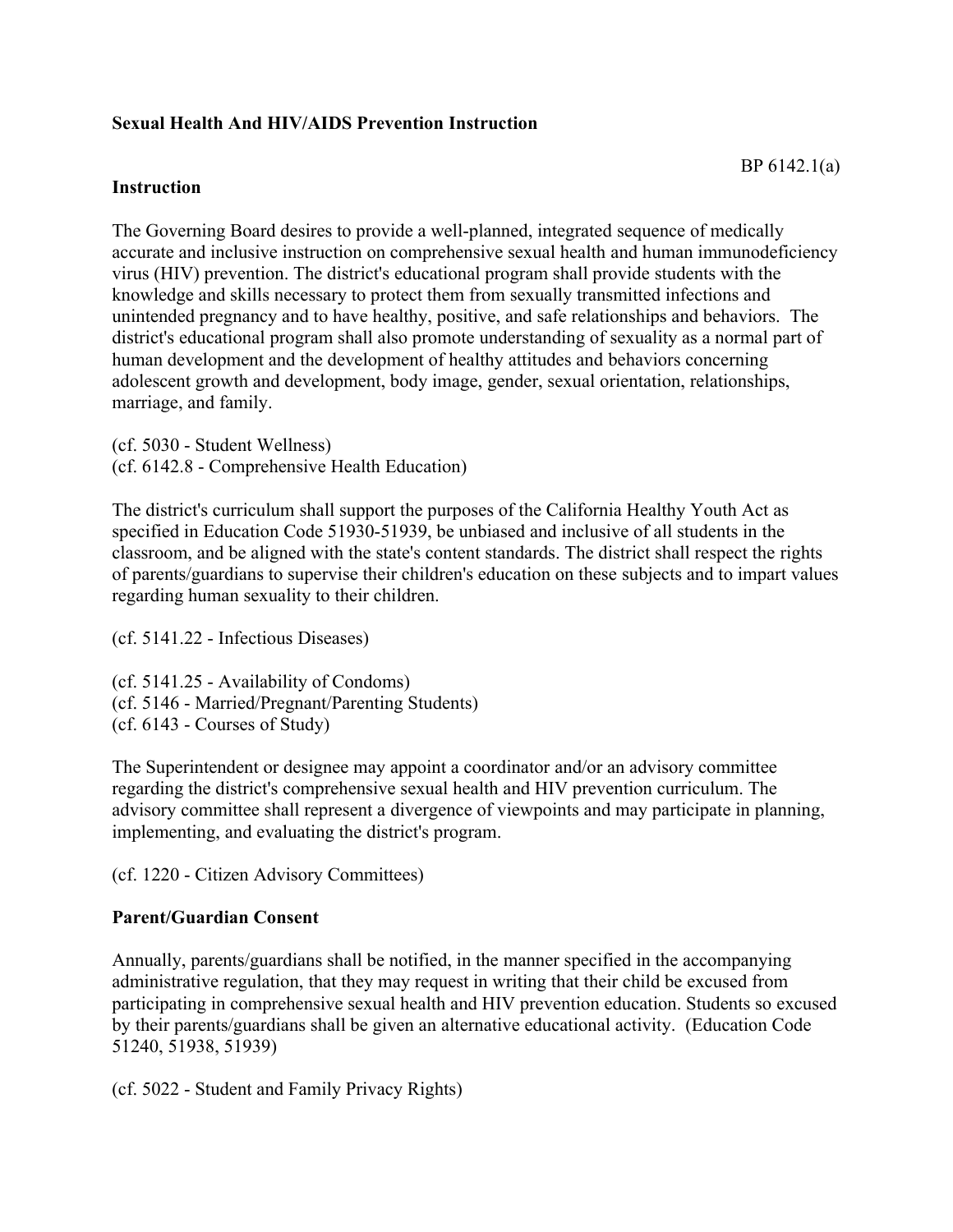A student shall not be subject to disciplinary action, academic penalty, or other sanction if the student's parent/guardian declines to permit the student to receive the instruction. (Education Code 51939)

Legal Reference: EDUCATION CODE 220 Prohibition of discrimination 33544 Inclusion of sexual harassment and violence in health curriculum framework 48980 Notice at beginning of term 51202 Instruction in personal and public health and safety 51210.8 Health education curriculum 51225.35 Instruction in sexual harassment and violence; districts that require health education for graduation 51240 Excuse from instruction due to religious beliefs 51513 Materials containing questions about beliefs or practices 51930-51939 California Healthy Youth Act 67386 Student safety; affirmative consent standard HEALTH AND SAFETY CODE 1255.7 Parents surrendering physical custody of a baby PENAL CODE 243.4 Sexual battery 261.5 Unlawful sexual intercourse 271.5 Parents voluntarily surrendering custody of a baby UNITED STATES CODE, TITLE 20 1232h Protection of student rights 7906 Sex education Management Resources: CSBA PUBLICATIONS Promoting Healthy Relationships for Adolescents: Board Policy Considerations, Governance Brief, August 2014 CALIFORNIA DEPARTMENT OF EDUCATION PUBLICATIONS Health Education Content Standards for California Public Schools, Kindergarten Through Grade 12, 2008 Health Framework for California Public Schools: Kindergarten through Grade 12, 2003 WEB SITES CSBA: http://www.csba.rog California Department of Education, Sex Education and HIV/STD Instruction: http://www.cde.ca.gov/ls/he/se California Department of Public Health: http://www.cdph.ca.gov California Healthy Kids Resource Center: http://www.californiahealthykids.org California Safe Schools Coalition: http://www.casafeschools.org Centers for Disease Control and Prevention: http://www.cdc.gov